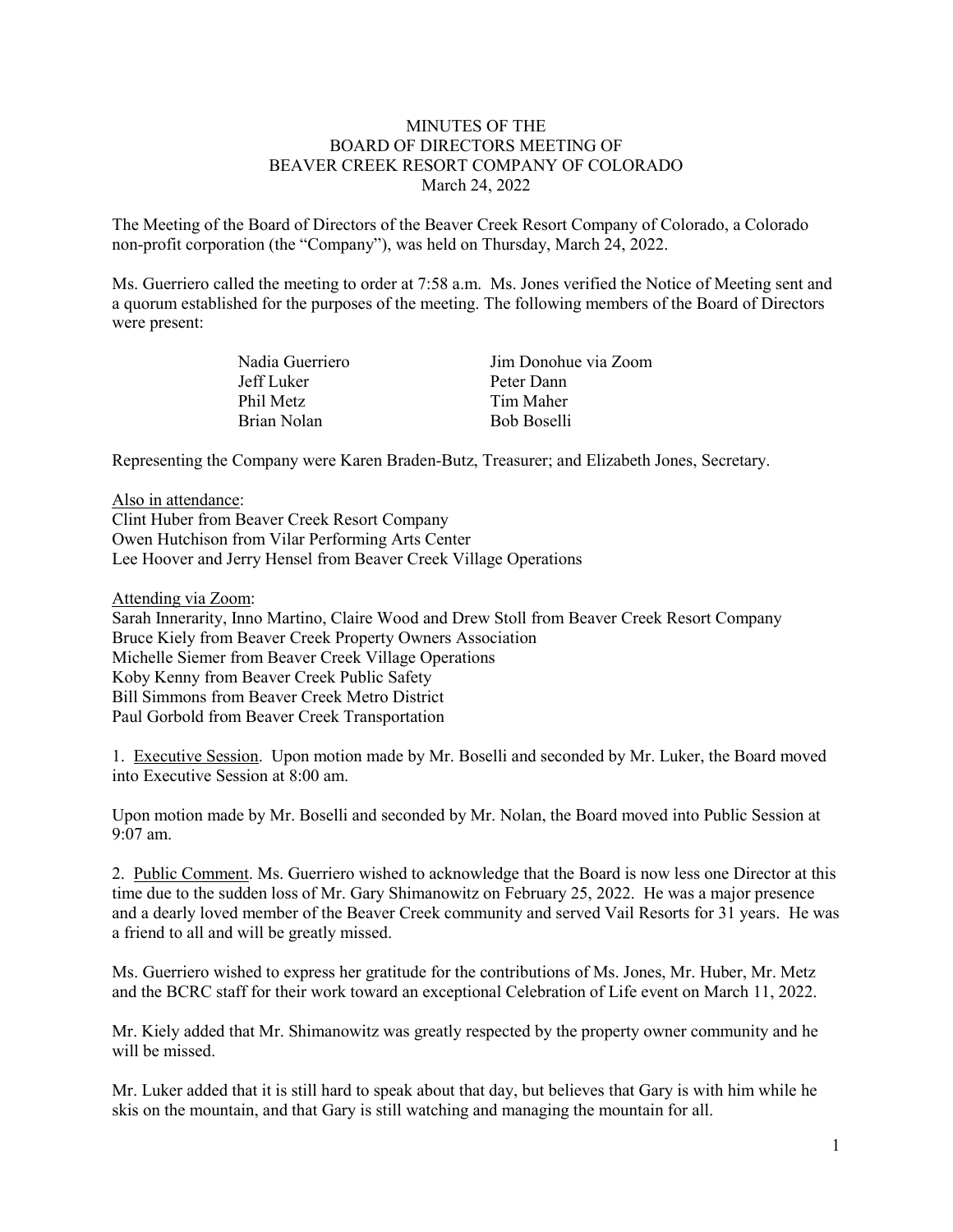3. Minutes of the Beaver Creek Resort Company Board Meeting January 27, 2022. Upon motion made by Mr. Nolan and seconded by Mr. Maher, the Board unanimously approved the minutes of the Board Meeting held January 27, 2022 as presented. The minutes are attached as Exhibit A.

4. Financial Report as of February 28, 2022. Ms. Braden-Butz reviewed the financial statements from February 28, 2022, which are attached as Exhibit B:

Year-to-Date (October thru February) Revenues: Through February 28th year-to-date ("YTD") revenues had a positive variance of \$1,996,519.

- Civic and Lodging Civic Assessments are ahead of budget \$1,050,000.
- Mountain/Recreation Assessments had a positive variance of \$296,000.
- RETA had a positive variance of \$1,098,000. Real estate sales continue to have a positive trend, but the listings are slowing down.

The increased assessment revenues are the result of 90+ occupancy rates in Beaver Creek Village and in the Vail Valley.

Year-To-Date Expenses: Expenses had a positive year-to-date variance of \$689,000.

- Administration had a positive variance of \$81,000 directly related to open positions.
- Activities & Events had a positive variance of \$204,000 mainly related to the canceling the Winter Culinary Weekend Grand Tasting event and other winter event savings.
- Professional Services reflects a positive variance, however this is timing as it relates to anticipated legal expenses.
- Marketing had a positive variance of \$112,000 of which \$43,000 was unspent to market outside the region for winter events because out state guests were already here, \$48,000 Village Wide for budgeted expense that we did not need to complete the website, and timing of \$25,000 for Summer Marketing expense for production.
- Transportation operations had a positive variance of \$250,432. Village Connect had a positive variance in operating costs of \$134,166 and Parking Lot Service \$83,810 plus \$32,456 sale proceeds for a village connect bus.
- Property Maintenance had a positive variance of \$70,690. This is all timing in expense for the skiway maintenance reimbursement of \$25,000, purchasing of escalator steps of \$20,800 and \$24,395 for completion of handrail plates in the spring.
- Public Safety had a negative variance of \$61,869 of which \$47,500 is directly related to public safety labor and currently waiting on response from the director and analyst as to why this is occurring and timing in paying Old Growth Tree Service's \$24,500 invoice for work completed last fall.

Year-End Revenues: Revenues are forecast to have a positive variance of \$737,296.

- Civic and Lodging Civic Assessments are forecasted to have a positive variance of \$1,049,514.
- Mountain Civic/Recreation Assessment to have a positive variance of \$150,949.
- RETA's forecast has been adjusted down more in line with budget as the notification of new listings has slowed down and much of what we do see are interval transactions. Currently there are 10 condos and townhomes and 8 single family homes and duplexes under contract with an estimated RETA value of \$1,469,300.

Year-End Expenses: Total expenses are anticipated to have a positive variance of \$110,544 by year-end.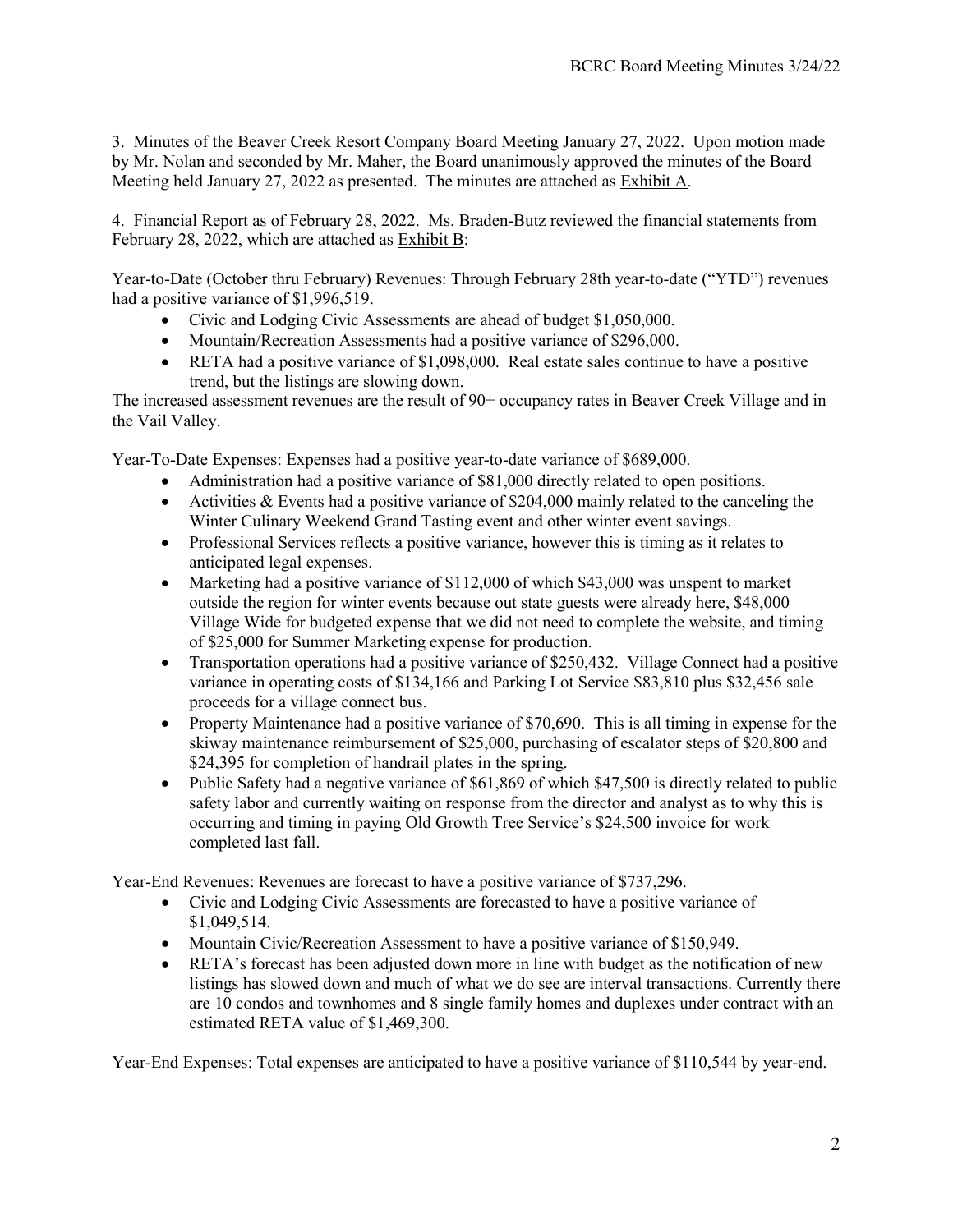Capital Expenditures: \$270,977 has been spent on capital through February. Expenditures include \$89,469 on the escalator rebuild, \$113,460 on village lighting project, \$3,840 on Beaver Creek Sports deck, \$22,516 on plaza furnishings, \$10,809 on Wifi upgrades, and \$30,500 on the Beaver Creek App phase III development.

Cash Balance: The ending cash balance for February was \$19,326,207, compared to a budgeted cash balance of \$16,692,535. \$17,156,119 is being forecast for the year-end cash balance.

5. Line of Credit Renewal Resolution. Ms. Braden-Butz reviewed the Line of Credit renewal Resolution and asked if the Board was interested in renewing the Line of Credit for 2022. After discussion and upon motion made by Mr. Boselli and seconded by Mr. Maher, the Board unanimously agreed to let the line of credit expire and not renew for 2022.

6. Strategic Initiatives Committee Formation. Mr. Huber requested volunteers of the Board to serve on a new Strategic Initiatives Committee in order to keep the Strategic Initiative projects on schedule and to advise Mr. Huber. He estimates the SI Committee would meet once a month in a work session format. Board discussed the need to keep projects moving quickly; all Board members volunteered to serve on the SI Committee. Ms. Jones confirmed any direction or decisions made by the Board during Committee meetings will be brought to the Board meetings for ratification. Mr. Boselli asked that meetings are recorded for those that might miss a meeting.

7. Strategic Lighting Project Phase I. Mr. Huber presented the **Lighting Master Plan** document that was prepared by the Lighting vendor and described the status of the project in the following context:

- Foundation review and document the current state and develop the larger project vision
- Action sub projects, revised Village DRB guidelines, identify maintenance responsibilities and possible investment into the program
- Execution alignment, build out and procurement, present to stakeholder groups for participation

8. Merchant Outdoor Display Dates 2022. Ms. Jones presented the Regulations Committee's recommended merchant outdoor display dates for 2022. With no discussion and upon motion made by Mr. Nolan and seconded by Mr. Boselli, the merchant outdoor display dates calendar for 2022 was unanimously approved and is attached as Exhibit C. The Board will review again and possibly expand upon the approved dates later this summer 2022.

9. April Lech Visit. Mr. Nolan updated the Board on the status of the sister resort relationship status; Lech and Beaver Creek are ready to resume the relationship beginning with an April gathering in Lech. Upon motion made by Mr. Boselli and seconded by Mr. Luker, the Board unanimously approved \$5,000 in travel costs for Mr. Nolan and Mr. Kurz to travel to Lech, Austria in April 2022.

10. Strategic Initiatives Update. Mr. Huber updated the Board on the status of Strategic Projects:

a) Beaver Creek Sports Deck: The latest concept for the Beaver Creek Sports Deck was presented, reflecting actual survey and elevation data along with detailed concept views. A highlight of the latest revision includes expanded multi-use space, which could fit a 20'x40' event tent plus two additional 10'x10' tents or other various configurations.

The project team has identified certain factors of the project that may impact the project timeline and/or costs: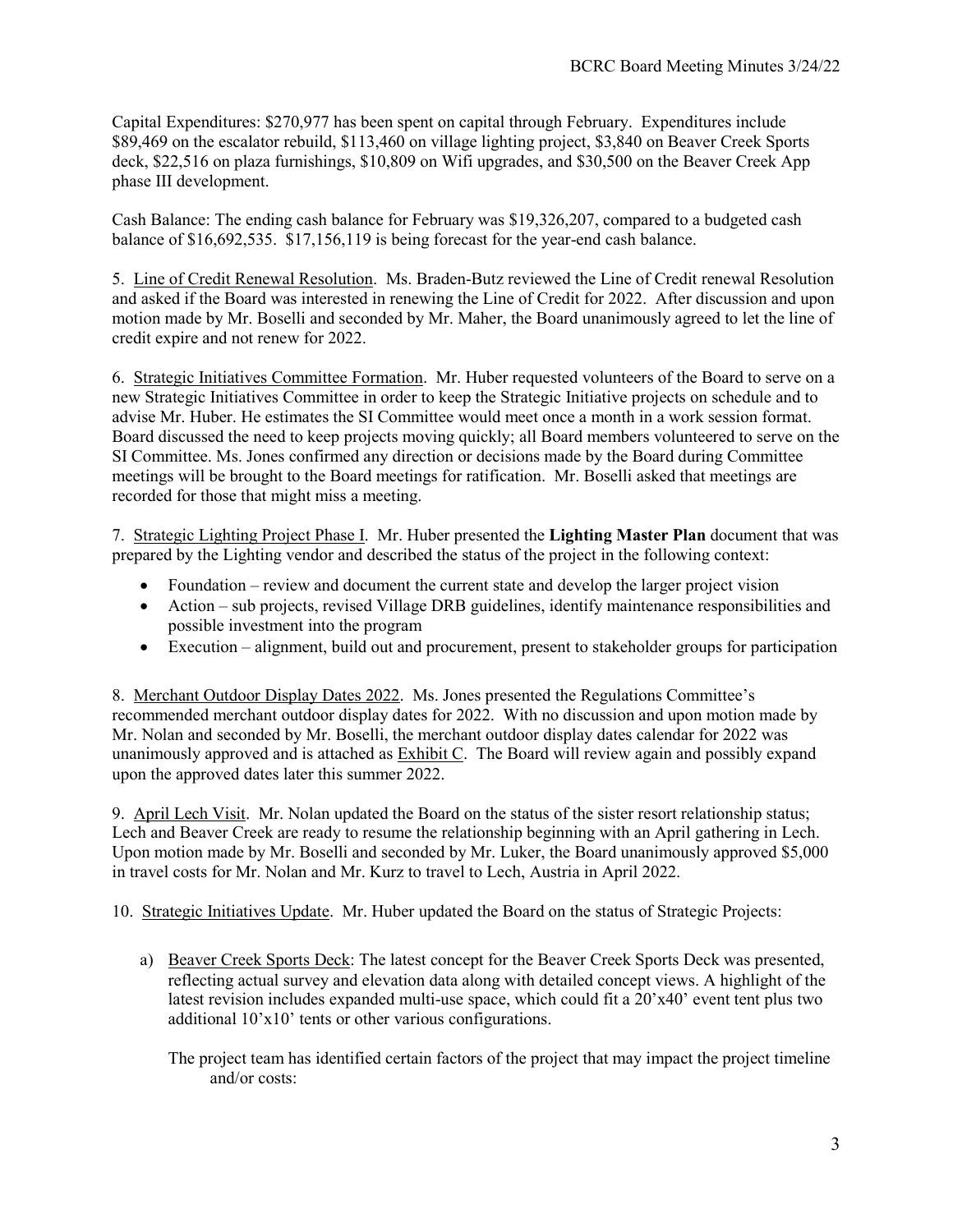- The size and magnitude of hardscape and structural changes make this a difficult project to phase across shoulder seasons, versus an estimated five month continuous construction period. Costs will be higher due to lost efficiencies and re-mobilization and the condition of the area between phases may not be on-brand.
- Permitting processes for demolition, construction, snowmelt, utility easements, etc. remain protracted and County resources may impact our ability to begin this spring.

Additional details and updates on the process and concept will be provided at a planned Strategic Initiatives Committee (or Work Session) meeting in April, where Staff anticipates requesting approval for preliminary infrastructure installation (snowmaking, electric, gas line) to take place in May.

- b) Vision Plan Rollout and Communication: A more conservative communication approach has been identified to socialize the master plan with the homeowner and building association community with an emphasis on the lighting and maintenance initiatives. Feedback from these stakeholders will inform next steps of the communication plan which involves a broader audience including the commercial businesses. Updates and feedback on the communication plan will be discussed at an April Strategic Initiatives Committee (or Work Session) meeting.
- c) Lawn Activation Phase I: Due to Village Hall construction impact, Staff is advising the Board to defer Lawn Activation Phase I to FY 2023. The result is a release of \$200k in budgeted capital, which will likely be requested as reallocation to other capital projects such as Beaver Creek Sports Deck or Lighting.

11. Hiking Center / Day Camp Update. Ms. Jones informed the Board that the Hiking Center is nearly fully staffed for the season and bookings have been rolling in since February. The Day Camp Manager position will be offered next week and Ms. Jones has been working on the State Licensing requirements. The new Day Camp Manager will have to work quickly to find staff and get training scheduled.

12. Design Review Board Update. Mr. Nolan asked about the BCRC approval for Coyote Café's remodel project. Ms. Jones will send the approval to Design Review as soon as possible.

11. Public Safety Reports. Mr. Kenny shared that there were seven days of Prater Road parking this season. Mr. Nolan noted Town of Avon is trying to figure out parking issues. Mr. Boselli asked about the Village Road recreation path and if the speeds of bikes have been addressed; Mr. Kenny to discuss with Mr. Simmons as the season starts.

12. New Business. Mr. Nolan stated Coyote Café is planning a Celebration of Life for Buzz. Mr. Nolan also noted the loss of Bob McIlveen who had contributed a great deal to Beaver Creek's early development. Mr. Nolan stated that Tony Gulitzia has been ill but is recovering in Denver.

Ms. Jones stated that the month of May is Wildfire Readiness in Eagle County. Wildfire Readiness will be a priority in communications to property owners over the summer season.

Ms. Guerriero noted that tomorrow, 3/25/22 is Eagle County Officials Ski Day in Beaver Creek and will have lunch at the Dusty Boot afterwards.

13. Executive Session. Upon motion made by Mr. Boselli and seconded by Mr. Luker, the Board moved into Executive Session at 10:15am.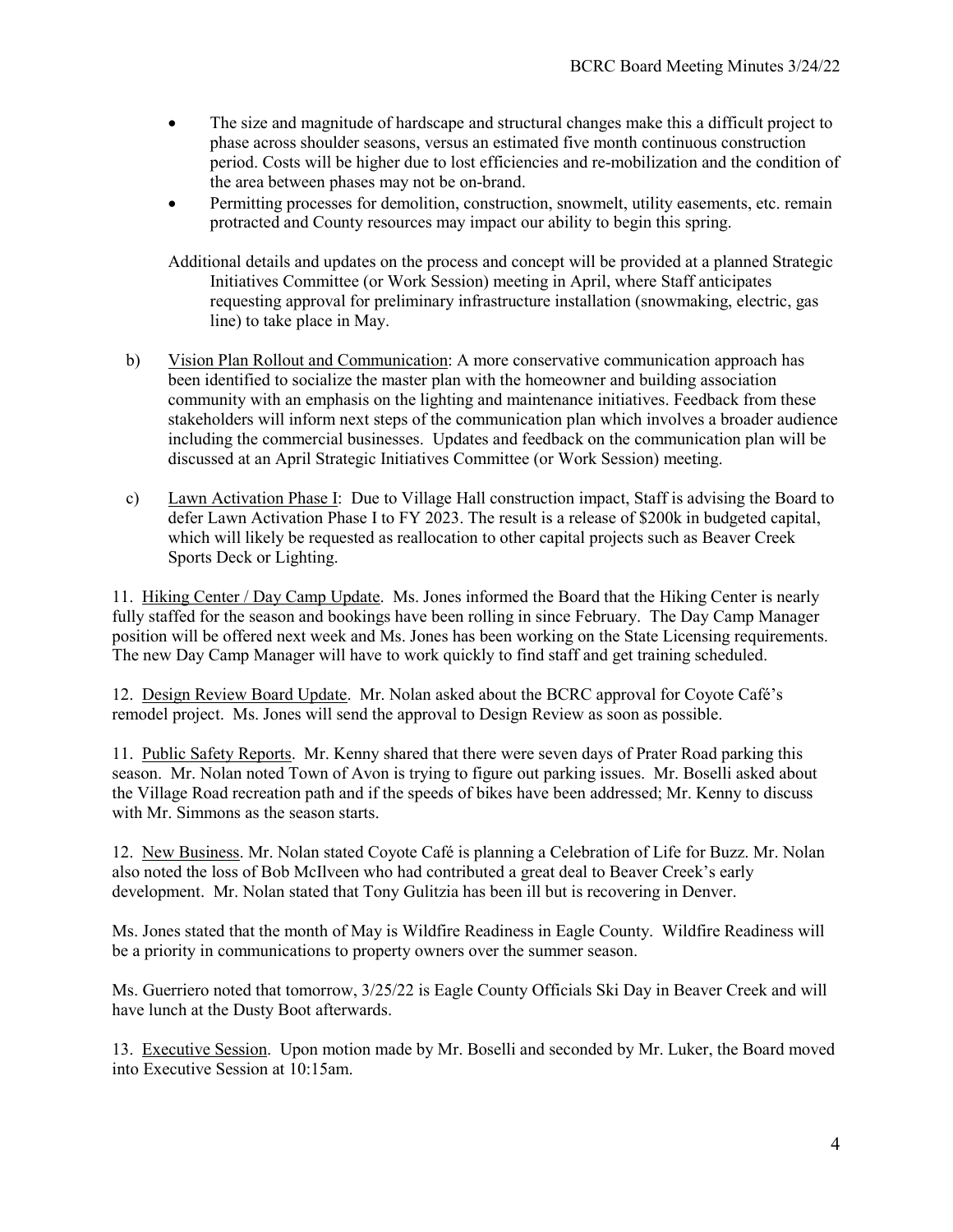Upon motion made by Mr. Nolan and seconded by Mr. Luker, the Board exited Executive Session at 10:48am.

Mr. Luker motioned that the Budget Committee of the Board take the following action:

- 1. Divest investment securities with a maturity date or duration greater than four years from March 24, 2022, and
- 2. End the relationship with the investment advisor (SRS Investments) and management company (GW&K Investments), and
- 3. Authorize an Investment Committee, comprised of the Budget Committee plus Mr. Donahue, to further analyze remaining investments and make a final decision whether to divest additional securities up to a full liquidation of the portfolio.

Mr. Nolan seconded the motion. Mr. Dann abstained. Motion passed with six Board members in agreement.

14. Adjourn. With no further business to come before the board and upon motion made by Mr. Nolan, seconded by Mr. Luker and unanimously approved, the meeting adjourned at 10:59 a.m.

Respectfully submitted,

Elizabeth Jones